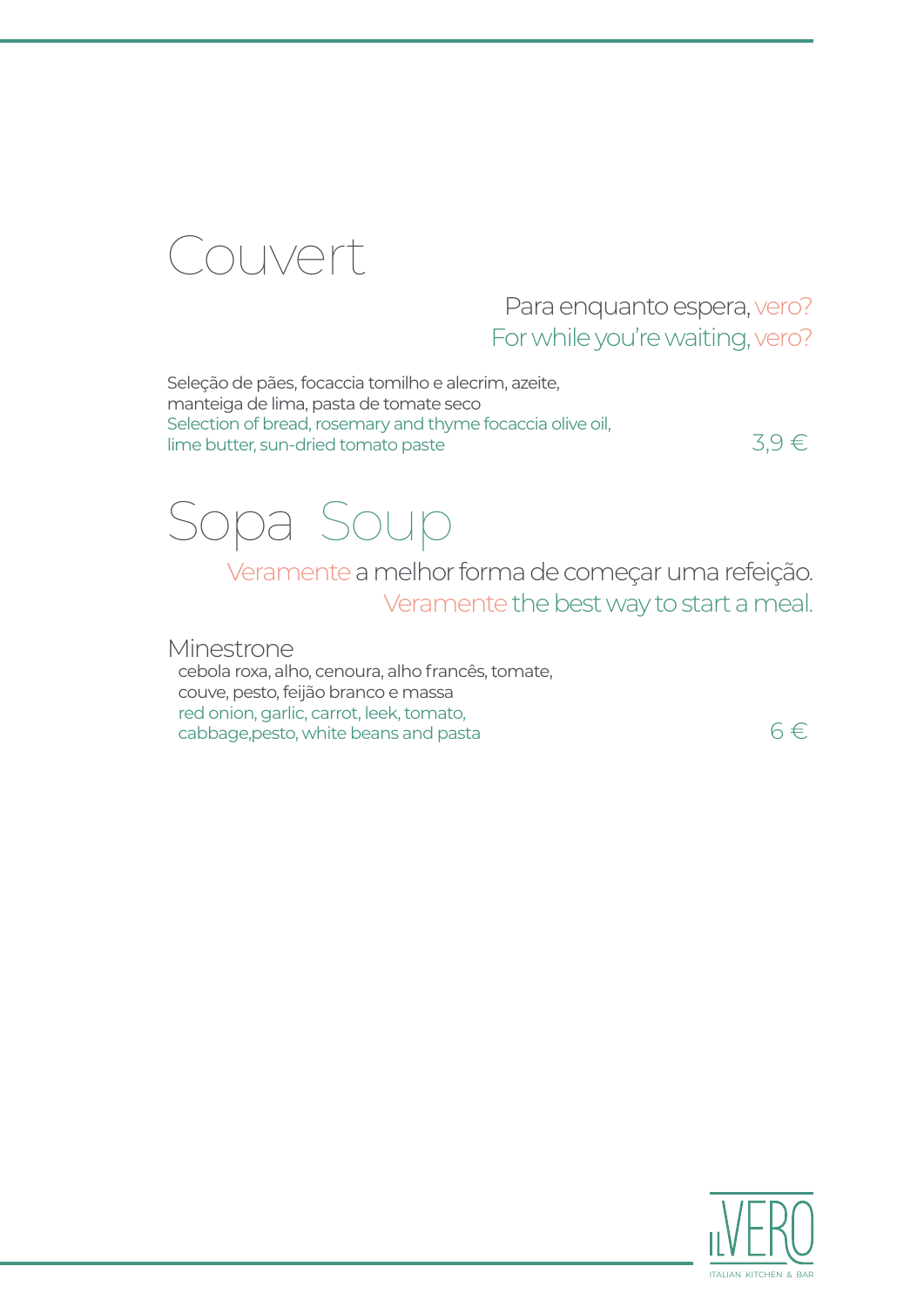# Para Partilhar To Share

La verità: esta é a forma mais divertida de jantar. La verità: this is the most playful way of having dinner.

|   | Seleção de enchidos italianos<br>acompanhados com crostinis e legumes marinados<br>Italian sausage selection                      |                  |
|---|-----------------------------------------------------------------------------------------------------------------------------------|------------------|
|   | with crostini's and marinated vegetables                                                                                          | 14€.             |
| 学 | Crostini de lombo vaca marinado (3 unidades)<br>Marinated sirloin served with crostini (3 units)                                  | -)∉∵             |
| 学 | Bruschetta de Salmão<br>Salmon bruschetta                                                                                         | ⊣∉⊺              |
| 学 | Crostini de Prosciutto e Pecorino Toscano D.O.P. (3 unidades)<br>Prosciutto and Pecorino Toscano (D.O.P.) with crostini (3 units) | 2€.              |
| 冷 | Paté de fígado de frango servido com trufa preta<br>Chicken liver pate served with black truffle                                  | $\left( \right.$ |





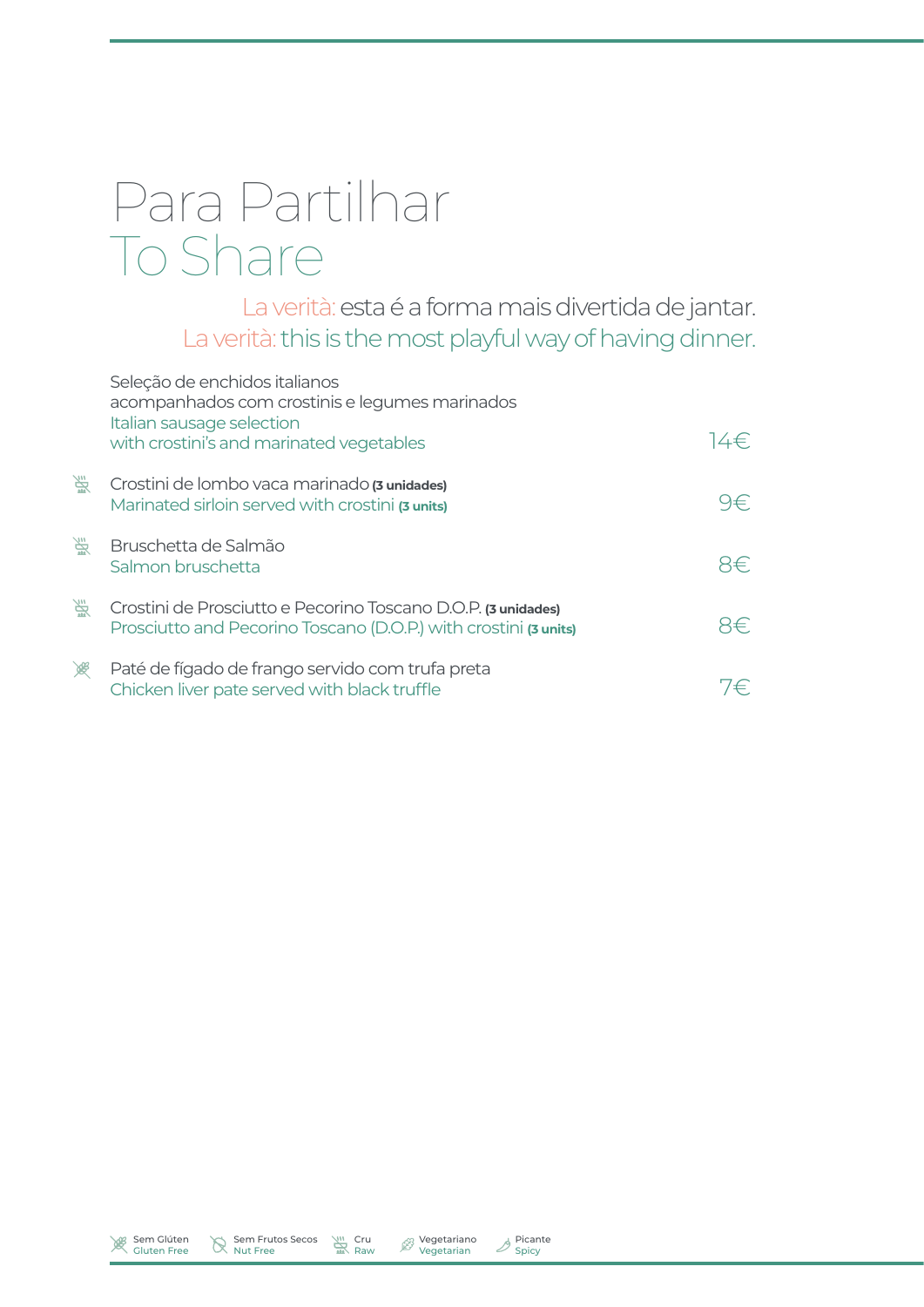### Carpaccio & Insalatas Carpaccio & Salads

#### Veramente light.

|   | A Burrata<br>abacate, crostini de tomate com manjericão,<br>rúcula, pesto, amêndoas torradas<br>avocado, tomato and basil crostini, rocket,<br>pesto, roasted almonds                                                                                                                                                             | 12€. |
|---|-----------------------------------------------------------------------------------------------------------------------------------------------------------------------------------------------------------------------------------------------------------------------------------------------------------------------------------|------|
|   | Gorgonzola<br>espinafre bebé, pera caramelizada, pistácios,<br>tomate cherry, mix de alfaces, croutons<br>baby spinach, caramelized pear, pistachio,<br>cherry tomato, mixed salad and croutons                                                                                                                                   | 13€  |
|   | Panzanella de Polvo · Octopus Panzanella<br>polvo grelhado, tomate, aipo rama, cebola roxa, azeitona,<br>alface Romana, foccaccia, maionese de pimentos<br>grilled octopus, tomato, celery, red onion, olives,<br>lettuce romana, focaccia, red pepper mayo                                                                       | 13€  |
| 談 | Carpaccio de Salmão · Salmon Carpaccio<br>funcho, rabanete, redução de laranja, raspa de limão,<br>cornichons, espinafre, croutons, aneto<br>fennel, radish, orange reduction, lemon zest,<br>cornichons, spinach, croutons, dill                                                                                                 | 9€   |
|   | Carpaccio de Iombo vaca marinado<br>Marinated beef tenderloin in carpaccio<br>cogumelos shitake, pinhões, parmesão, cebolinho bebé,<br>maionese de alcaparras, redução de balsâmico, tomate cherry e rúcula<br>shitake mushrooms, pine nut, parmesan, spring onion,<br>cappers mayo, balsamic reduction, cherry tomato and rocket | 12€  |

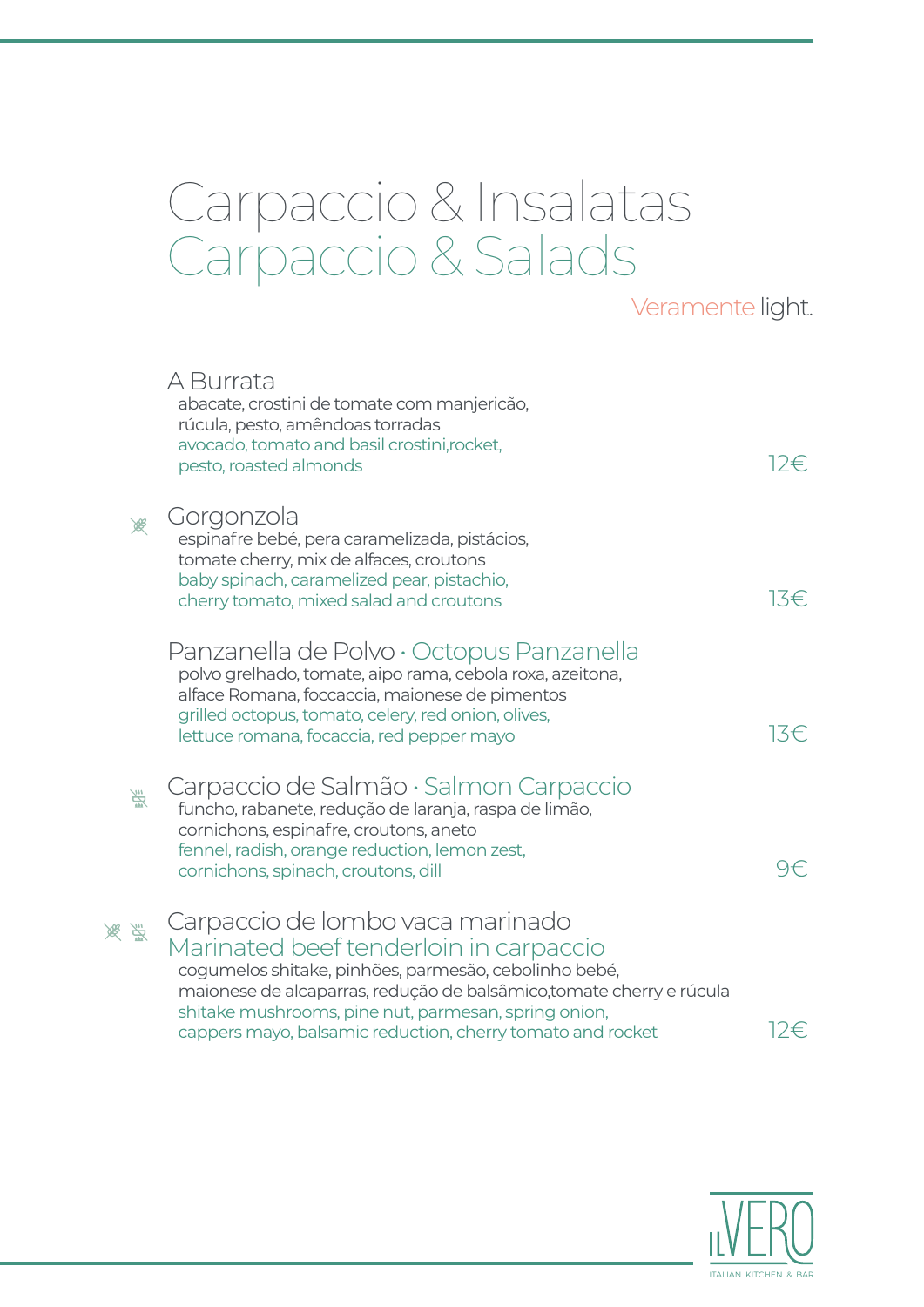|   | Massas & Risotos<br>Pasta & Risotto                                                                                                                                                       |      |
|---|-------------------------------------------------------------------------------------------------------------------------------------------------------------------------------------------|------|
|   | Veramente italiano.<br>Veramente italian.                                                                                                                                                 |      |
|   | $Risoto$ de cogumelos $\cdot$ Mushroom risotto<br>pancetta, parmesão, salsa, azeite de trufa<br>pancetta, parmesan, truffle oil, parsley                                                  | 16€  |
| 溪 | Camarão Tigre com Risoto de ervilhas e coentros<br>Tiger Prawn with green pea and corieander Risotto<br>espuma de tomate, agrião, cebolinho bebé<br>tomato foam, watercress, spring onion | 26€  |
|   | $\bigcirc$ Risoto $\cdot$ The Risotto<br>para saber qual é o Risoto do dia, por favor, pergunte ao responsável pelo seu pedido.<br>please ask the waiter for our daily special risotto.   |      |
|   | O Clássico · The Classic                                                                                                                                                                  |      |
|   | $Taggliatelle bolonhesa · Bolognese taggliatelle$                                                                                                                                         | 14€. |
|   | Linguini de Camarão • Prawn Linguini<br>tomate cherry, alho francês, curgete, alho.<br>tomato cherry, leek, courgette, garlic.                                                            | 18€  |
| Ŀ | Ravioli de Ricota · Ricotta Ravioli<br>espinafre, tomate seco, manteiga de salva.<br>spinach, sun-dry tomato, saged wallnut butter.                                                       | 13€  |
|   | Cavatelli<br>servido com cogumelos, mascarpone e óleo de trufa.<br>served with sautéed wild mushroom, mascarpone and truffle oil.                                                         | 15€  |
| ♪ | Spaghetti alle Vongole<br>amêijoas, malagueta, alho, coentros, limão.<br>clams, red chili, garlic, coriander, lemon.                                                                      | 19€  |

Sem Glúten Gluten Free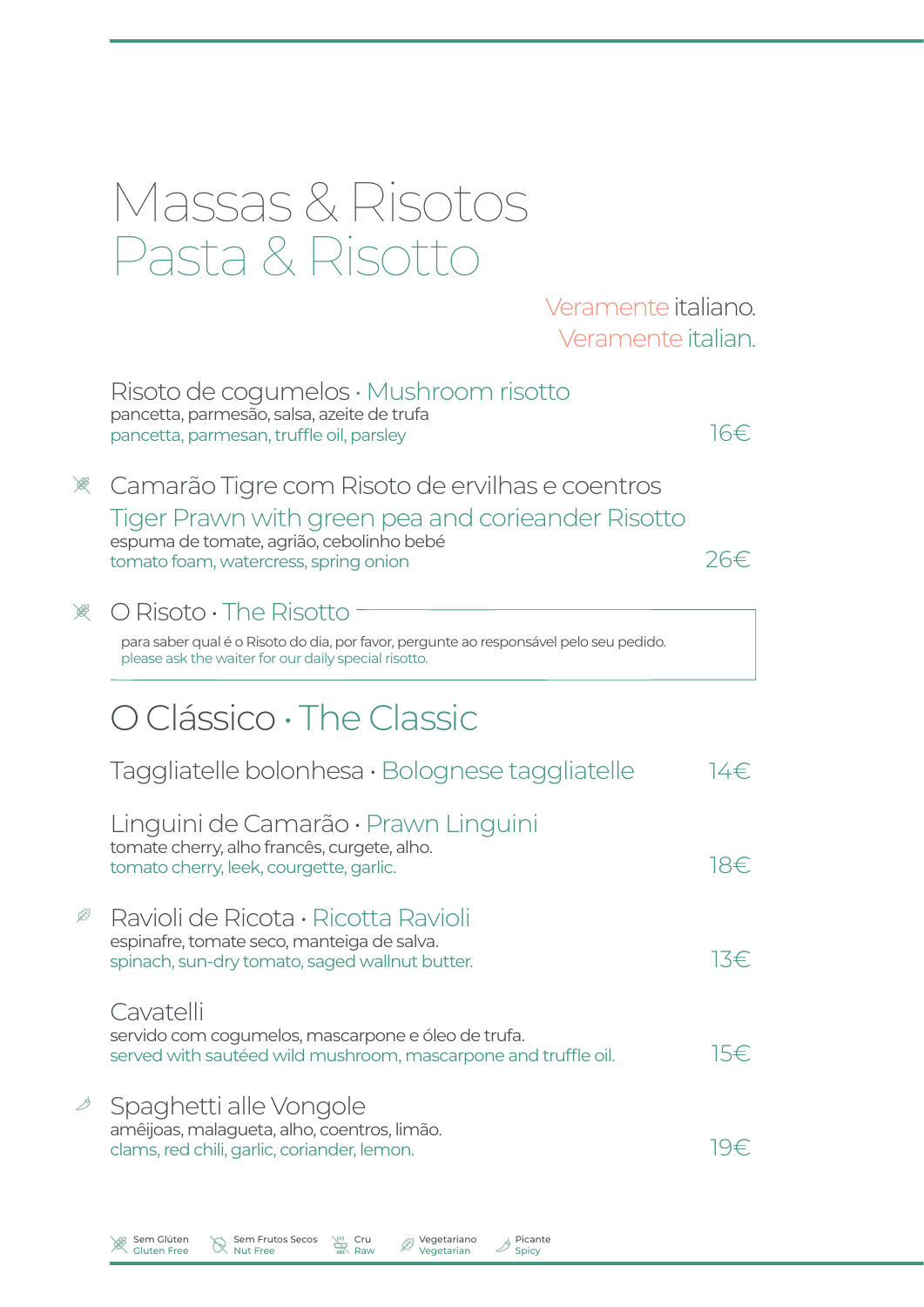

#### Acabado de pescar. Vero! Right caught from the sea. Vero!

| Robalo · Seabass<br>robalo na frigideira, servido com esmagado de batata doce<br>e chutney de manga, espinafre, alcaparras, anchovas,<br>tomate cherry, molho manjericão.<br>pan seared sea bass served with mashed sweet potatoes,<br>mango chutney, spinach, cappers, anchovy,<br>tomato cherry, basil sauce. | $2 \in$ |
|-----------------------------------------------------------------------------------------------------------------------------------------------------------------------------------------------------------------------------------------------------------------------------------------------------------------|---------|
| Saltimbocca de Tamboril<br>Saltimbocca Monkfish<br>saltimbocca, servido num caldo de pimentos<br>e chouriço com gnocchi, ervilhas e alho francês.<br>saltimbocca, served with a red pepper<br>and chorizo broth with gnocchi, peas and leek.                                                                    |         |
| Salmão · Salmon<br>risoto de citrinos, espargos, parmesão, molho de manjericão.<br>citric risotto, asparagus, parmesan and basil sauce.                                                                                                                                                                         |         |

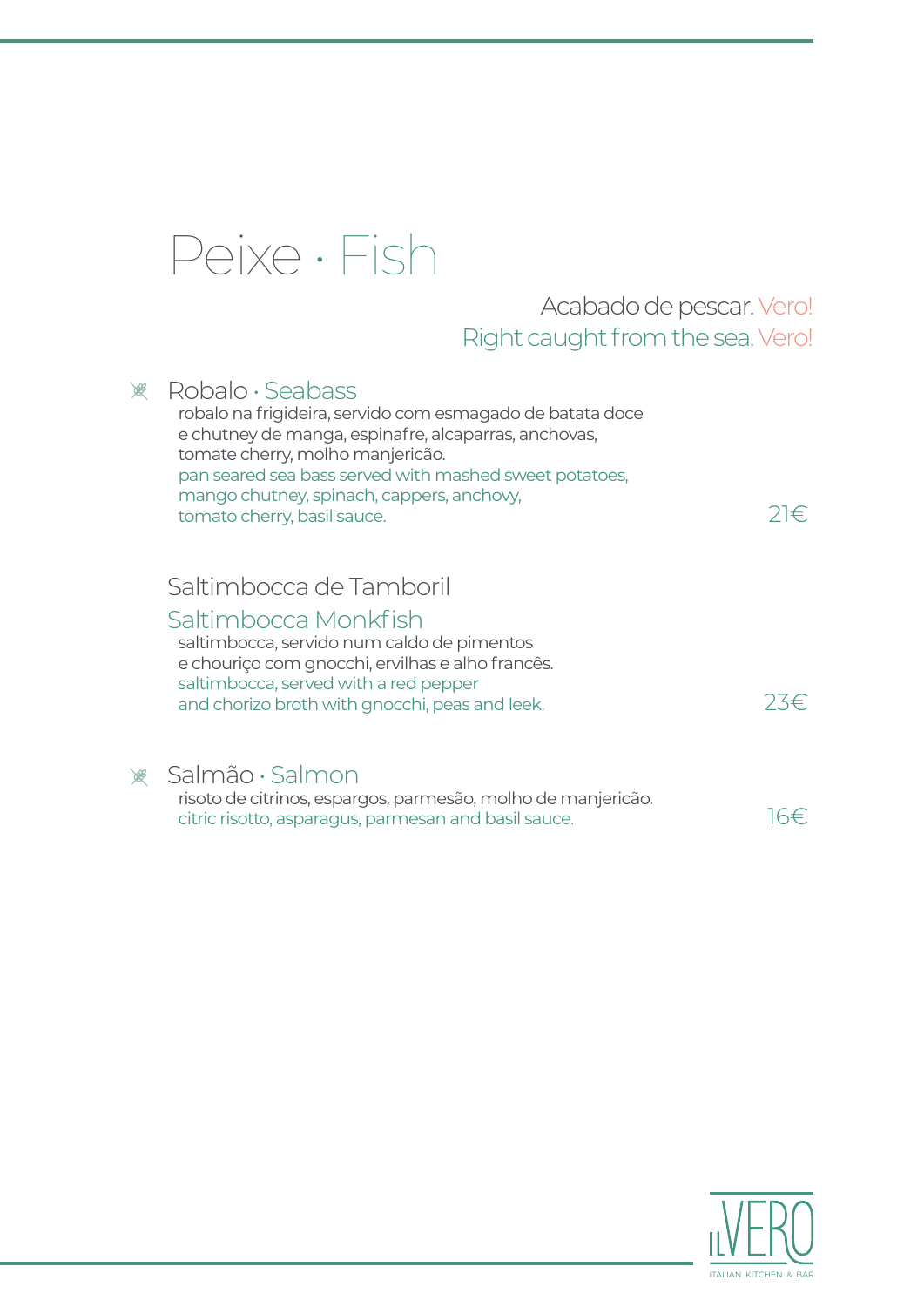## Carne • Meat

#### Veramente suculenta. Veramente juicy.

|   | Chambão de borrego · Lamb Shank<br>pappardelle, curgete, beringela, alho, tomate,<br>limão, gremolata, alecrim.<br>pappardelle, courgette, aubergine, garlic, tomato,<br>lemon, gremolata and rosemary.             | 23€. |
|---|---------------------------------------------------------------------------------------------------------------------------------------------------------------------------------------------------------------------|------|
| ♪ | Frango Picatta · Chicken Picatta<br>escalopes de frango, parmesão, ovo,<br>servido com esparguete aglio oglio e salada verde.<br>chicken, parmesan, egg, served with<br>spaghetti aglio olio and green salad.       | 17€  |
| 冷 | Rossini<br>lombo de vaca acompanhado com escalope de foie gras<br>com molho madeira, cogumelos e batata sautée.<br>beef sirloin served with foie gras scallop<br>and madeira sauce, mushrooms and sautéed potatoes. | 28€. |
| 爱 | Magret de pato $\cdot$ Duck magret<br>servido com risoto de maçã, prosecco, avelã.<br>served with apple risotto, prosecco, hazelnut.                                                                                |      |
|   | Tomahawk (2 pessoas. Tempo prep. 30min)<br>Tomahawk Steak (To share. Prep time 30min)<br>1250gr, 35 dias de maturação.<br>1250gr, 35days dry aged.                                                                  | 59€  |
|   | Bite do Acém · Rib eye Steak<br>260gr, 28 dias de maturação.<br>260gr 28 days dry aged.                                                                                                                             | 22€. |

Sem Glúten Gluten Free

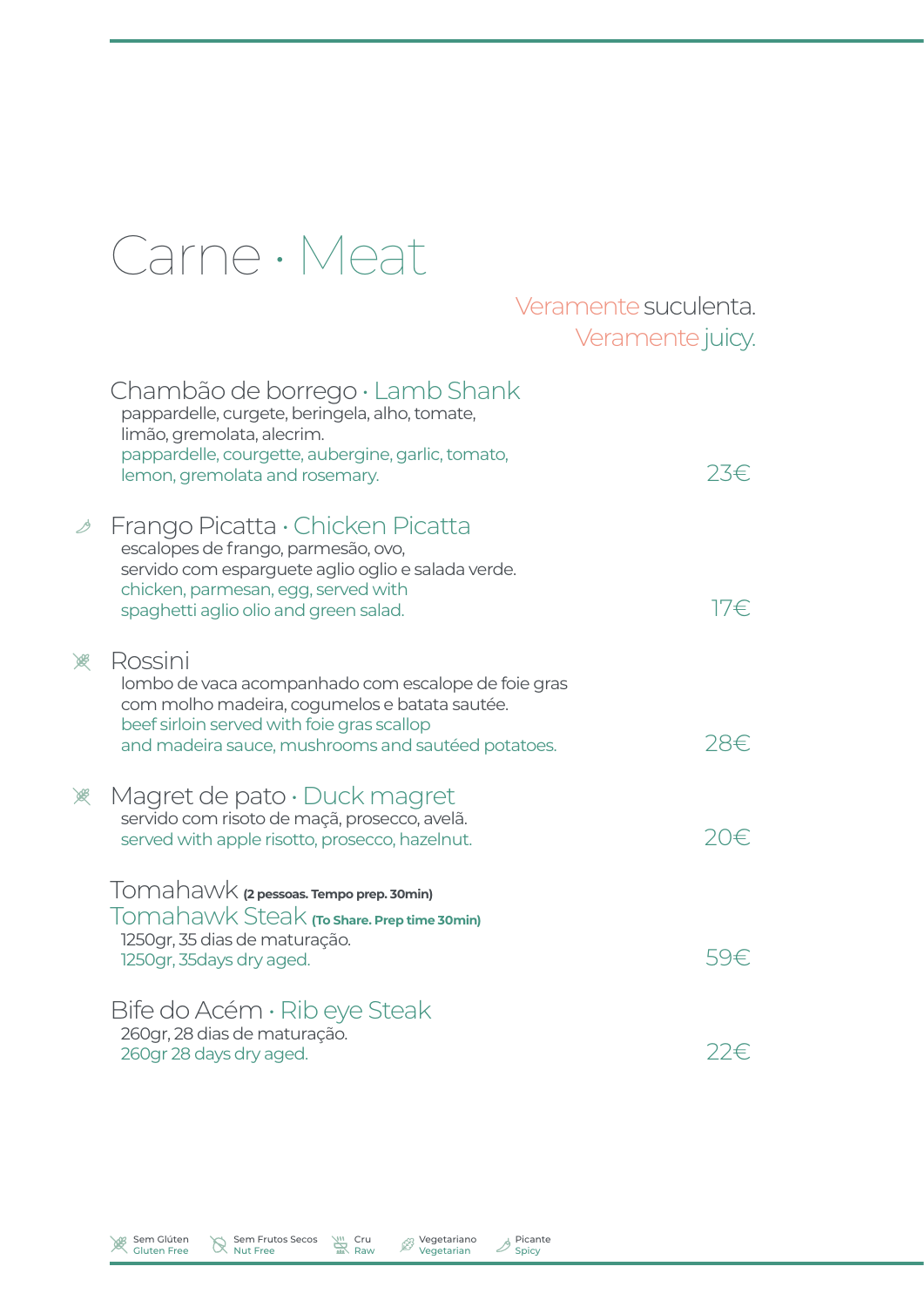### Extras • Sides

Veramente a melhor companhia para o seu prato. Veramente the best accompaniment for your dish.

por dose • per dose 3€

Batata frita • French fries Batata doce frita • Sweet potato chips Espinafres salteados • Sautéed spinach Cogumelos salteados • Sautéed mushroom Manteiga de tomate seco, alho e ervas Sun-dried tomato, garlic and herbs butter Molho Barbeque • BBQ sauce Molho Chimichurri • Chimichurri sauce Molho Béarnaise • Béarnaise sauce

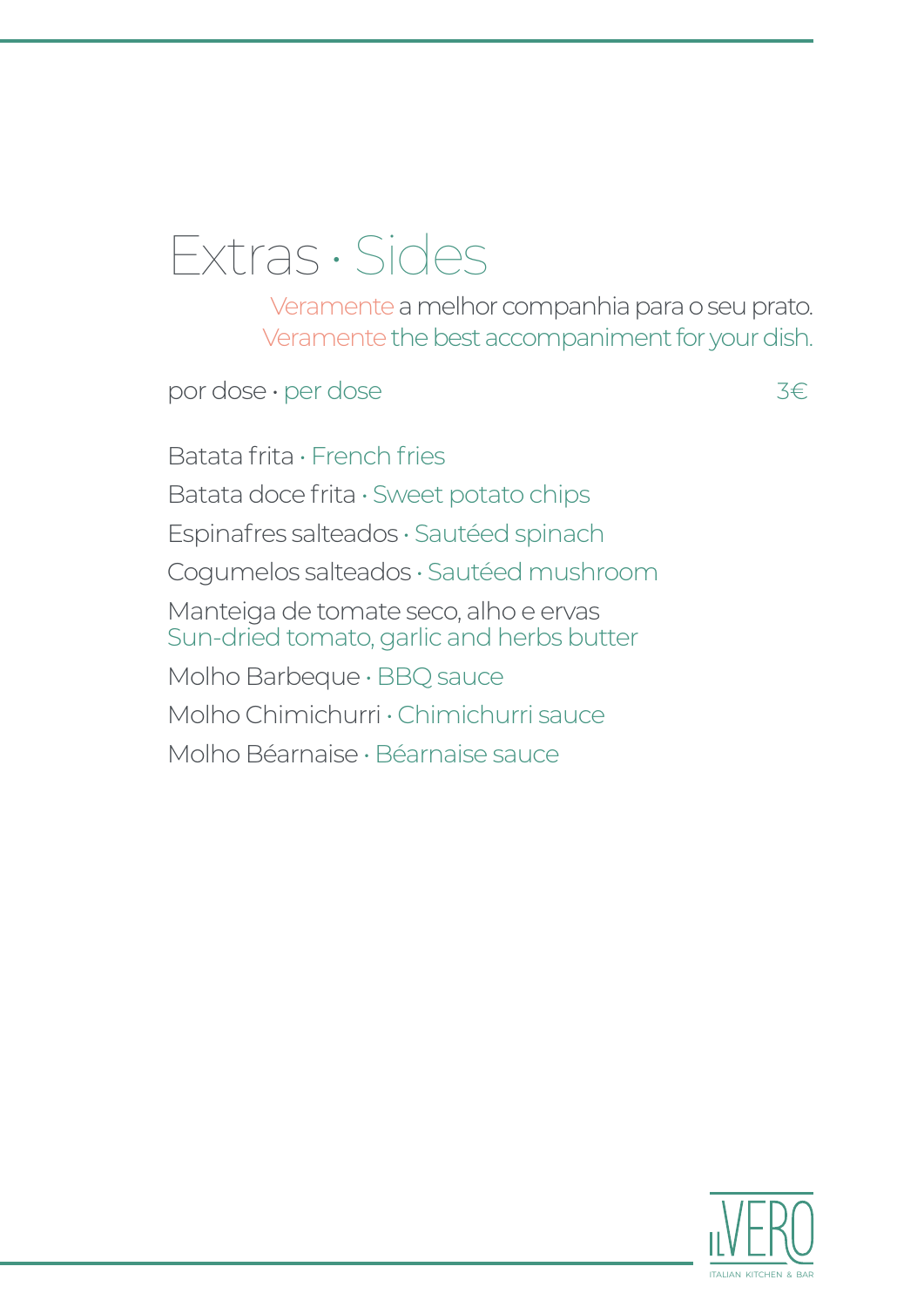# Sobremesas • Desserts

Veramente irresistíveis. Veramente irresistibles.

| Tiramisú                                                                  |                                          |
|---------------------------------------------------------------------------|------------------------------------------|
| Pannacota de jasmim<br>Jasmine Panna Cotta                                | 7€.                                      |
| Crème brûlée de Disaronno                                                 | 8€.                                      |
| Petit gâteaux de chocolate e alfarroba<br>Chocolate & Carob Petit Gâteaux | 8€.                                      |
| Taça de fruta · Fruit Bowl                                                | $5 \in$                                  |
| Seleção de gelados Italianos<br>Italian traditional ice-cream selection   | 2.5 <sup>∈</sup><br>por bola · per scoop |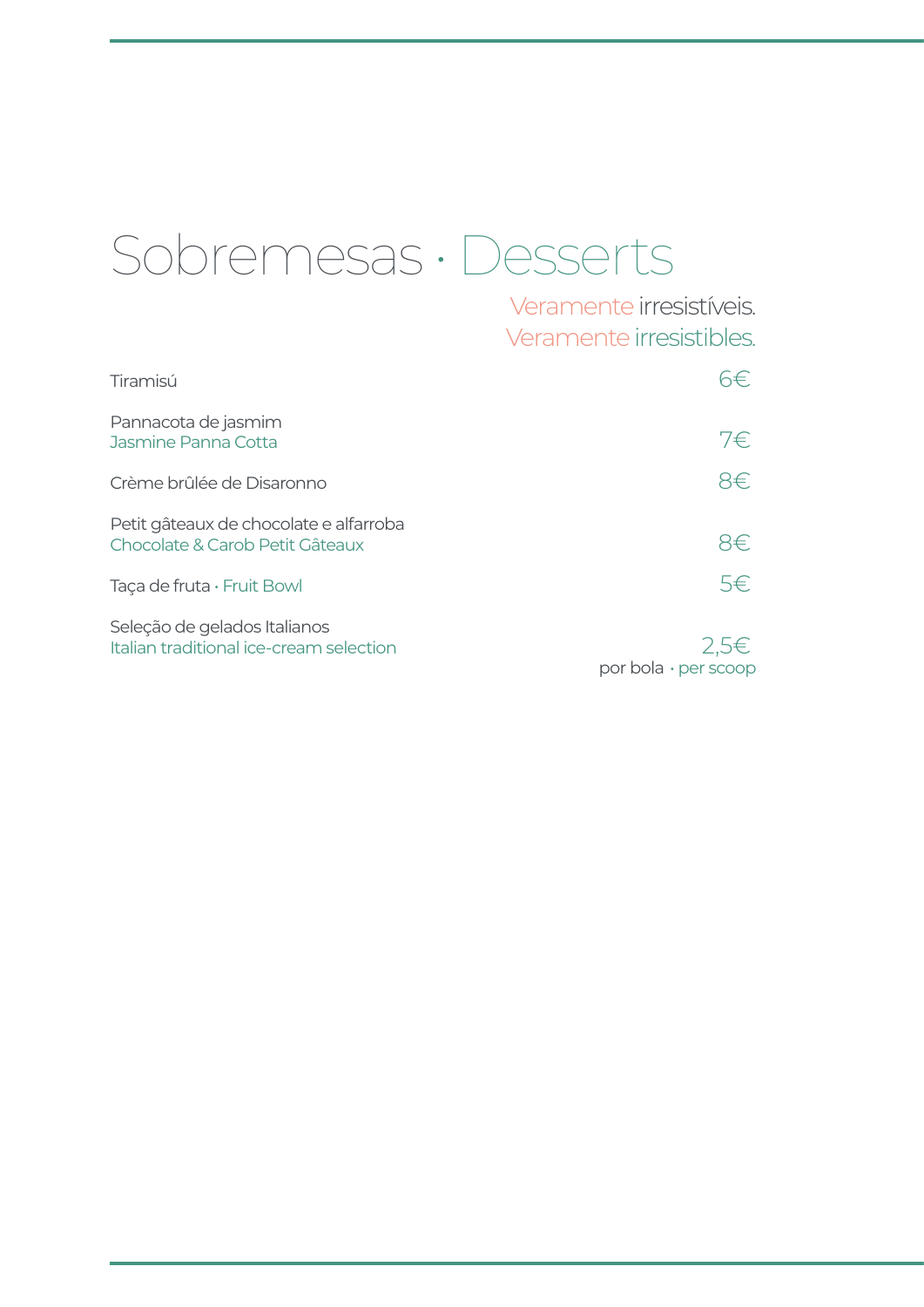Veramente all the possibilities to quench the thirst.

### Veramente todas as possibilidades para matar a sede.

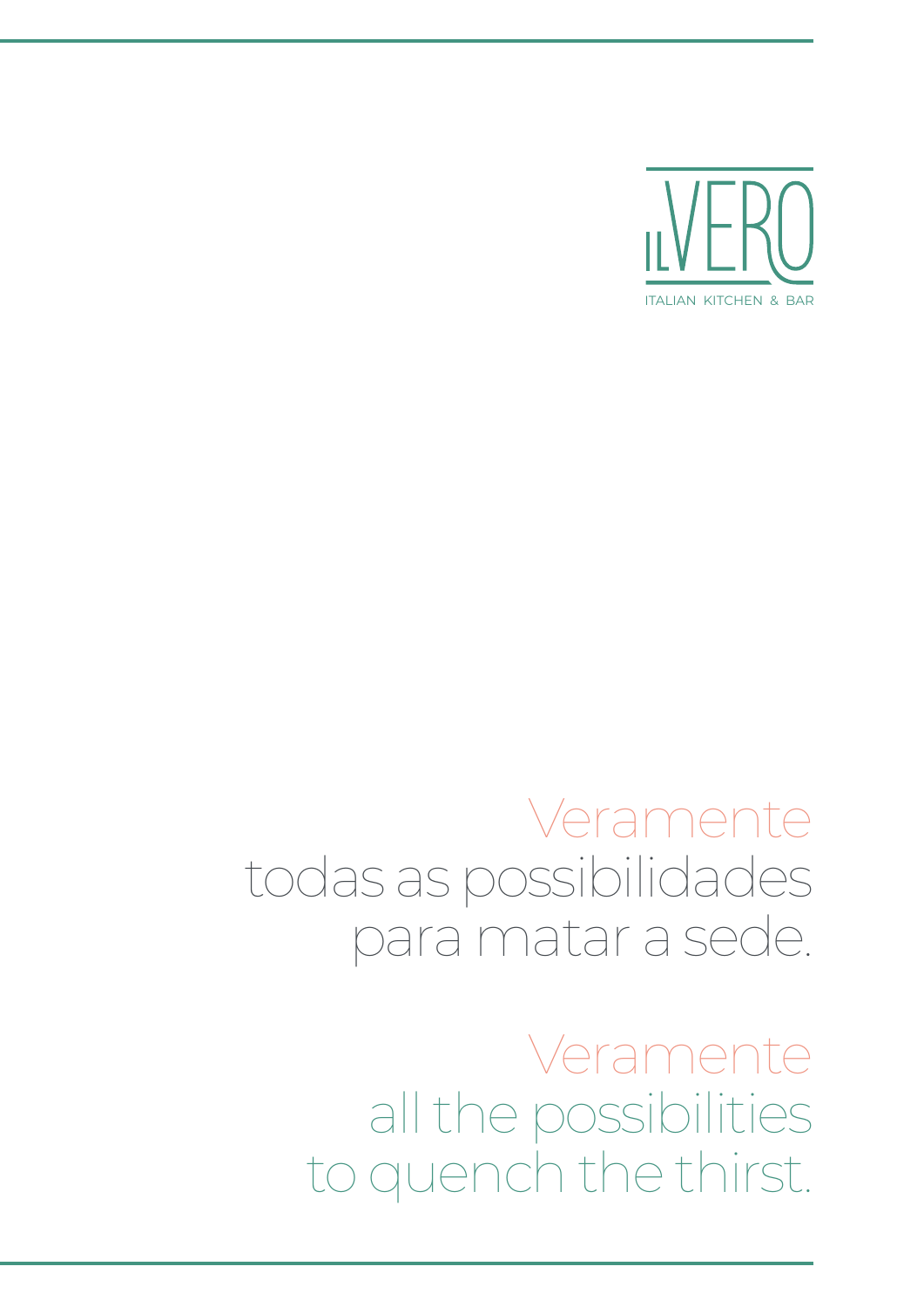# Refrigerantes & Águas Softdrinks & Water

Veramente refrescantes. Veramente refreshing.

| Refrigerantes 0,33cl · Softdrinks 0,33cl     | 3€.                |
|----------------------------------------------|--------------------|
| Água mineral 0,37cl · Mineral Water 0,37cl   | $2 \in \mathbb{R}$ |
| Água com gás 0,25cl · Sparkling Water 0,25cl | $2 \in \mathbb{R}$ |
| Água mineral 0,75cl · Mineral Water 0,75cl   | 3€.                |
| Água com gás 0,75cl · Sparkling Water 0,75cl | 3.5€               |

#### Sumo natural Fresh Juice

Veramente o melhor sumo de todos. Veramente the best juice of them all.

Sumo de laranja natural • Fresh Orange Juice  $4,5 \in$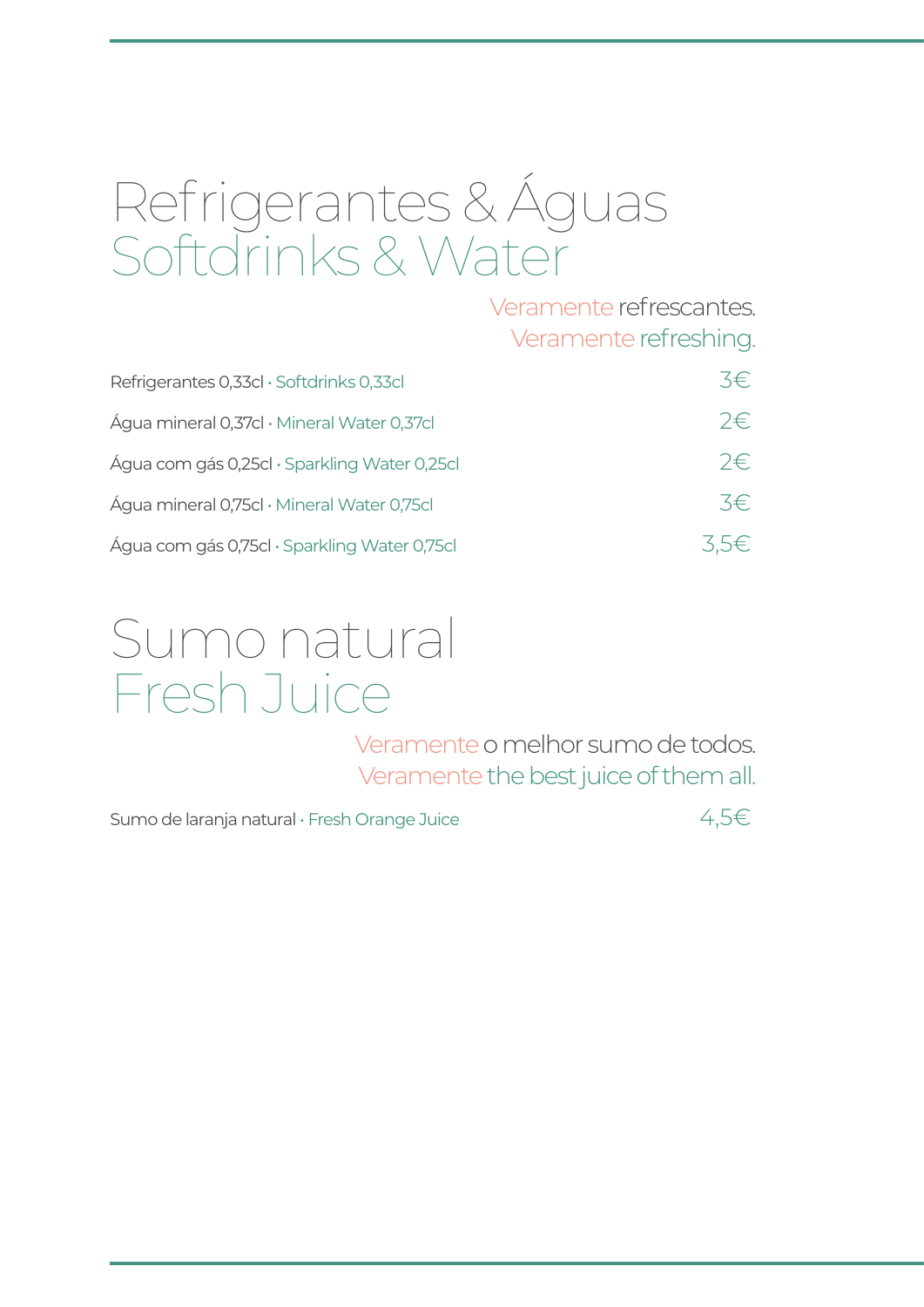# Cerveja de pressão Draught Beer

Veramente a melhor bebida do verão. Veramentethe best summer drink.

|                                          | 0,20c   | 0,40c     |
|------------------------------------------|---------|-----------|
| Cerveja nacional<br><b>National Beer</b> | $3 \in$ | 4€        |
| Carlsberg                                | 3€      | 4€        |
| Peroni                                   |         | 3.5€ 5.5€ |

# Cerveja em garrafa Bottled Beers

É só escolher a sua preferida, vero? It's all about choosing your favourite, vero?

|                                          | $0,33$ cl  | 0,50c |
|------------------------------------------|------------|-------|
| Cerveja nacional<br><b>National Beer</b> | $3 \in$    |       |
| Carlsberg                                | $3,5 \in$  |       |
| Sommersby                                | 4€         |       |
| Corona                                   | $4,25 \in$ |       |
| Peroni                                   | 4,25€      |       |
| Erdinger WeiBbier                        |            | 5€    |
| Guinness                                 |            | 5€    |
| Magners                                  |            | 5€    |